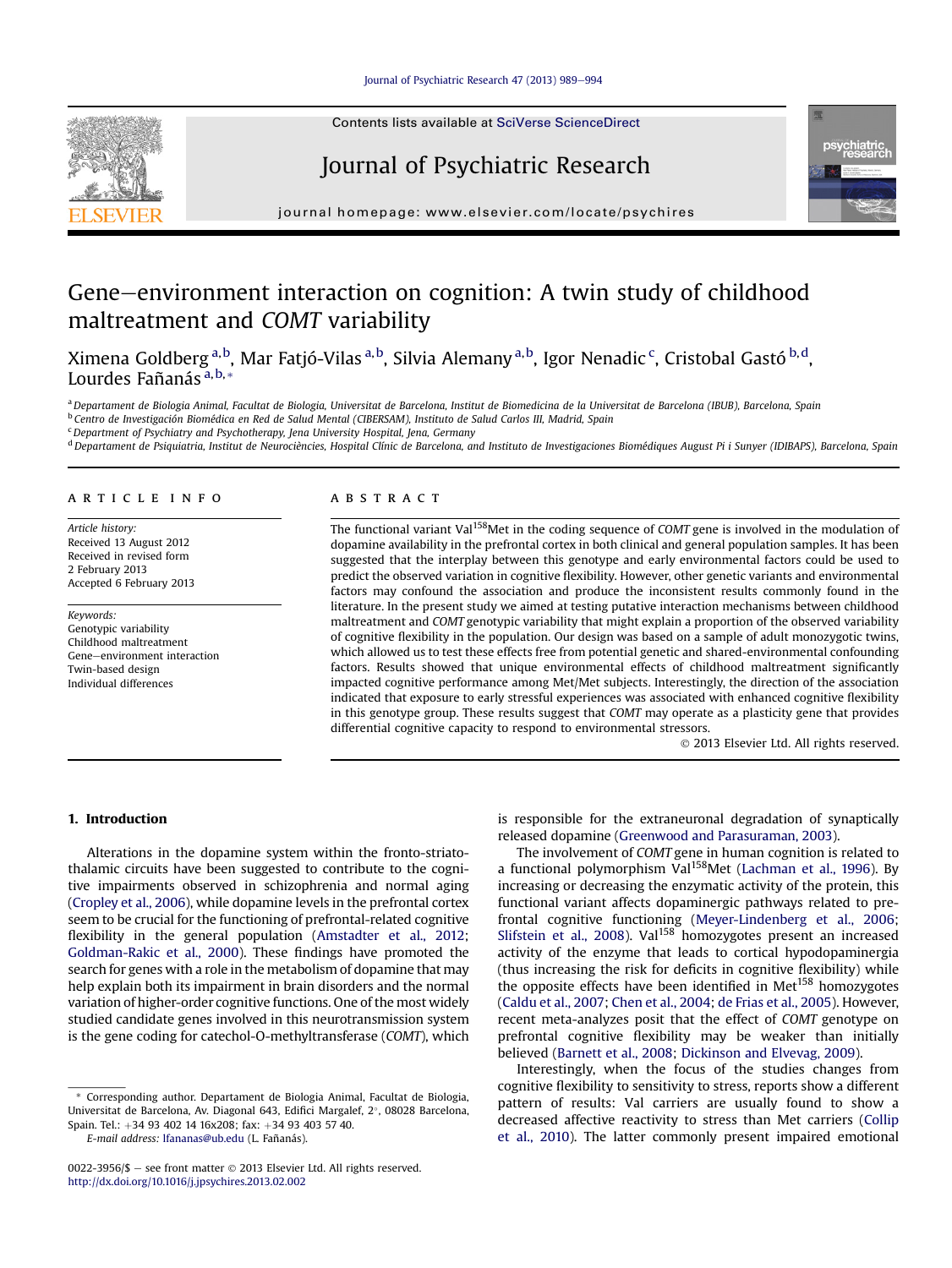processing as evidenced by a greater prefrontal activation in response to negative emotional stimuli (Smolka et al., 2005).

These findings have encouraged a model of interaction between COMT genotypic variants and environmental stressors that may be involved in mechanisms of emotion processing associated with the phenotypic variability of stress-sensitivity (Caspi and Moffitt, 2006; Henquet et al., 2006; Stefanis et al., 2007). In this regard, in the present study we aimed at testing the hypothesis that similar mechanisms concerning exposure to environmental stress might be implicated in the observed variation of cognitive flexibility in the population.

Two key limitations have been raised to gene-environment interaction studies. Firstly, the action of other genetic components may confound the results if genetic variation is not controlled for in the study (Barnett et al., 2011). Secondly, the specific effects of the measured environmental stressor may be confounded with those of other environmental variables not included in the model (Duncan and Keller, 2011). A monozygotic twin-pairs design provides an exceptional opportunity to overcome these limitations (Arseneault et al., 2008). Examining the value of cognitive performance with respect to the subject's and co-twin's stressful experiences allows the effects of these events to be decomposed into those attributable to within-pair differences and those attributable to between-pair differences (MacGregor et al., 2000). In genetically identical individuals, the effects of within-pair differences are free from confounding factors that are common to both twins (i.e. genetic and shared-environmental components of the variance), and are therefore a measure of the unique environmental effects of the stressful event in a genetically-informative design (Carlin et al., 2005). Any genetic association with the environmental variance of monozygotic twin pairs indicates a differential capacity of that genotype to respond to environmental factors (Birley et al., 1997).

Childhood maltreatment and neglect, and general deprivation of normal parental care during infancy, are environmental stressors especially noteworthy given their impact on normal adult development of higher-order cognition (Cicchetti and Toth, 2005; Gilbert et al., 2009). The objective of the present study was to examine the putative interaction effects between COMT Val<sup>158</sup>Met polymorphism and the unique environmental effect of childhood adversity on cognitive flexibility, over and above other genetic and shared-environmental components. To achieve this objective we used a monozygotic-twin based design, which allowed us to control for the effects of the multiple factors that might be involved in the association.

## 2. Materials and methods

#### 2.1. Sample

The initial sample consisted of 234 adult Caucasian subjects recruited from the University of Barcelona Twin Registry (Alemany et al., 2012). Twins between 17 and 65 years old with no personal history of neurological disorders or substance dependency were included. A further exclusion criterion was a personal history of psychiatric medical treatment, which excluded 16 subjects. The final sample comprised 218 healthy adult subjects with a mean age of 33.27 years,  $SD = 12.5$  and mean years of education of 17.4,  $SD = 3$ . Gender distribution showed that 62.8% of the twins were women.

Zygosity was assessed by genotyping 16 highly polymorphic microsatellite loci (SSRs; PowerPlex<sup>®</sup> 16 System Promega Corporation). Identity on all the markers can be used to assign monozygosity with greater than 99% accuracy (Guilherme et al., 2009). Zygosity analysis of all 109 twin pairs showed that 85 were monozygotic (170 subjects) and 24 were dizygotic (48 subjects). Written informed consent was obtained after a detailed description of the study objectives and design, which were approved by the local ethics committee. All procedures were carried out in accordance with the Declaration of Helsinki.

### 2.2. Genotyping

Genomic DNA was extracted from peripheral blood cells using the Real Extraction DNA Kit (Durviz S.L.U., Valencia, Spain) or from buccal mucosa by means of a cotton swab and a BuccalAmp DNA Extraction Kit (Epicentre<sup>®</sup> Biotechnologies, Madison, WI, USA). Genotyping of the COMT Val<sup>158</sup>Met (rs4680) single nucleotide polymorphism (SNP) was determined using Applied Biosystems Taqman 5'-exonuclease assays. The final volume PCR reaction was 5 µL, using 10 ng of genomic DNA, 2.5 µL of TaqMan Master Mix, and 0.125 µL of 40x genotyping assay. The cycling parameters were as follows: 95  $\degree$ C for 10 min, followed by 40 cycles of denaturation at 92 °C for 15 s and annealing/extension at 60 °C for 1 min. Polymerase chain reaction plates were read on an ABI PRISM 7900HT instrument with SDS v2.1 software (Applied Biosystems).

#### 2.3. Childhood adversity

We used an adapted version of the Adverse Childhood Experiences Questionnaire (Felitti et al., 1998), which included parental loss and bullying. Nineteen items addressed three types of experiences of abuse (emotional, physical, and sexual), two of neglect (physical and emotional), and exposure to household dysfunction (substance abuse, mental illness, violent treatment of mother, criminal behavior, and parental separation or divorce). The testretest reliability for every question in the questionnaire and for the total score are reported in the good to excellent range (Dube et al., 2004), and no evidence of response rate bias has been found (Edwards et al., 2001).

The count of adverse childhood experiences was used to obtain a total Childhood Adversity Score (CAS) for each subject that was designed to assess their cumulative impact on childhood development (Anda et al., 2006).

#### 2.4. Cognitive assessment

The subjects were assessed using the computerized version of the Wisconsin Card Sorting Test (WCST) (Heaton et al., 1993). The primary outcome measure was the widely used perseverative errors score, a valid index of cognitive flexibility in behavioral programming that includes abstract reasoning and the ability to develop and maintain an appropriate problem-solving strategy to achieve a goal (Demakis, 2003). This is one of the most sensitive measures for assessing frontal cortical functions as impaired performance has been associated with prefrontal cortex activation alterations due to cortical dysregulation of dopaminergic neurotransmission (Meyer-Lindenberg et al., 2002).

WCST perseverative error scores were standardized to a z metric with a mean of zero and a standard deviation of 1, which allows for the interpretation of  $\beta$  coefficients as the standard deviation unit change in performance. Lower scores indicate better performance (i.e. lower number of perseverative errors).

#### 2.5. Statistical analyzes

All analyzes were conducted using Stata.9 software (StataCorp, 2005). In all cases we used a generalized least squares approach (generalized estimating equations), which explicitly allows for the correlational structure present in any given twin-pair sample (Hanley et al., 2003). This method of estimation takes into account a common